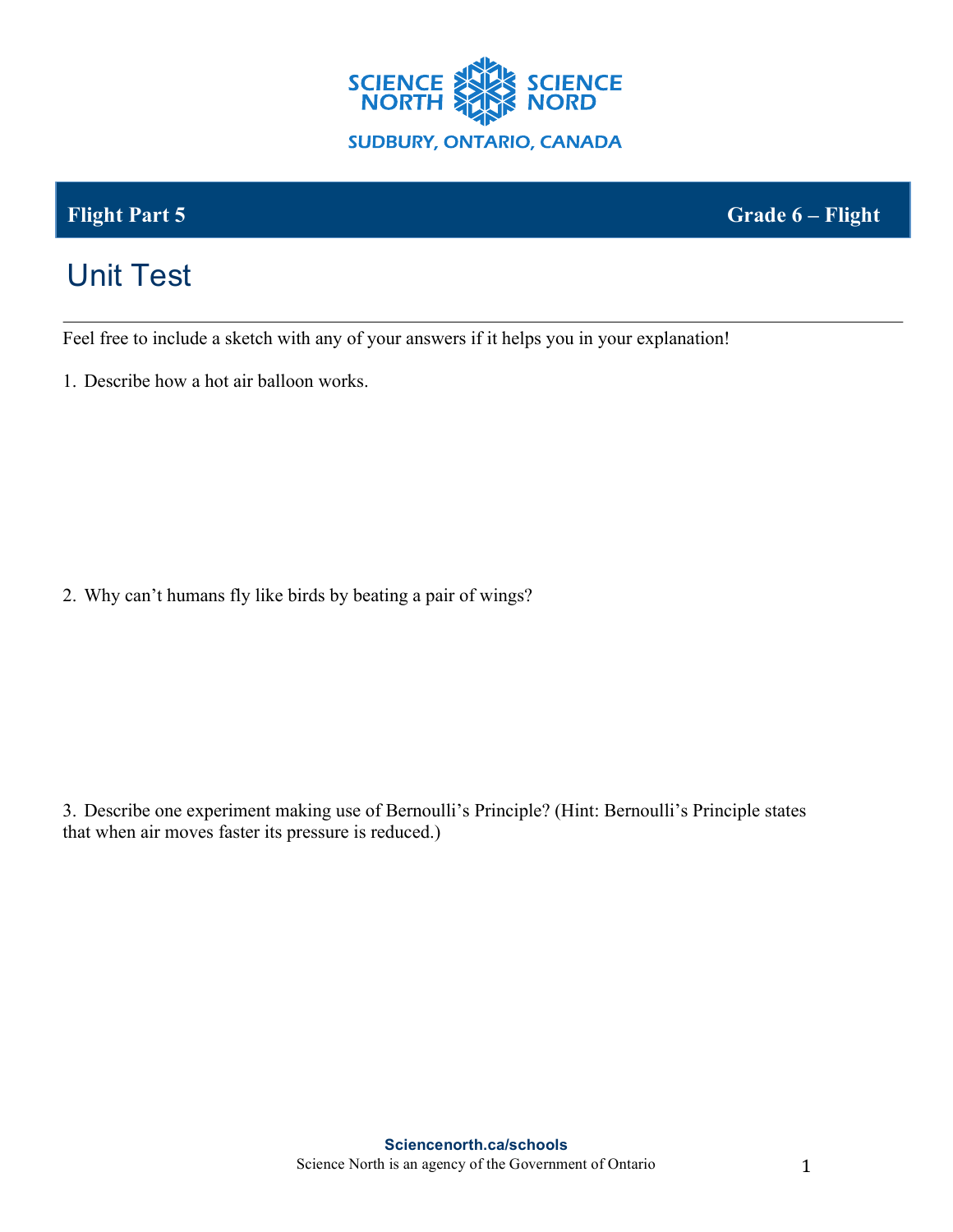4. Does air have mass? What experiment can you do to test this?

5. Draw a diagram of the forces of flight.

6. Give an example of something that Leonardo Da Vinci is famous for.

7. Why do think it was harder to get airplanes to work than balloons?